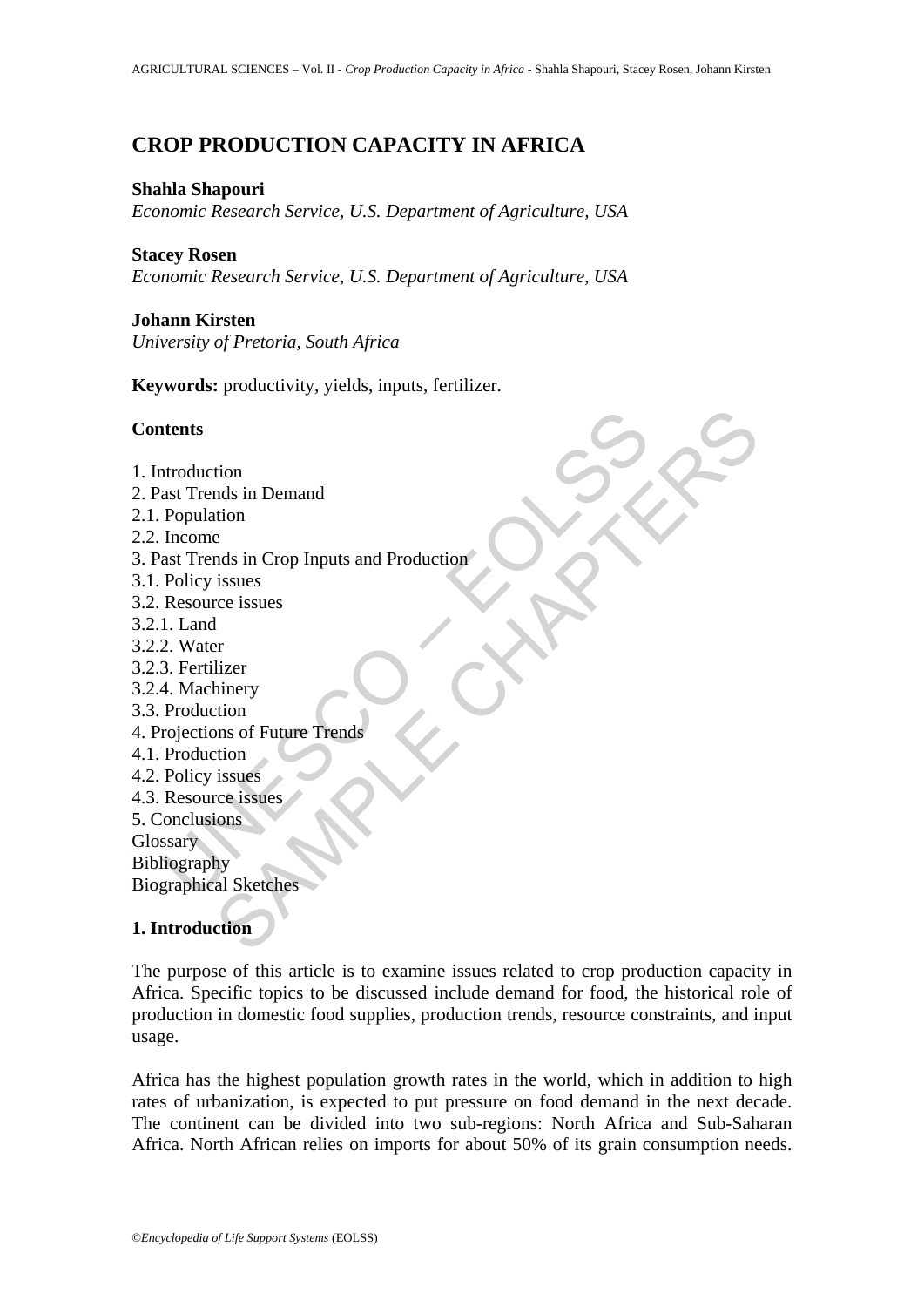Conversely, domestic production is by far the most important contributor to food consumption in SSA.

Sub-Saharan Africa's agricultural productivity—as measured by output relative to agricultural land area—has accelerated over time. However, on a per capita basis, it has declined. Historically, most of the gains in crop production were due to changes in area planted. While additional land was available to be brought into food production, area expansion for most countries meant bringing into production marginal land with lower productivity and more uncertain rainfall, implying lower and more variable crop yields.

Comparison of yield levels and growth between Asia, Africa, and Latin America reveals a wide disparity, suggesting a large potential for greater food production through yield improvement. Yields have been constrained by lack of water, plant disease, and negligible fertilizer use (see Figure 1).



Figure 1. Fertilizer use per hectare in sub-Saharan Africa, North Africa and the world

## **2. Past Trends in Demand**

Africa's food demand patterns reflect changes in its principal determinants: population, urbanization, income growth and distribution, and commodity prices. Government policies influence all of these factors.

### **2.1. Population**

The population of Africa's 54 countries totaled roughly 780 million in the year 2000. The continent can be divided into two parts: North Africa (NA) and Sub-Sahara Africa (SSA). North Africa consists of 5 countries (Algeria, Egypt, Libya, Morocco, and Tunisia) with a population of 140 million. SSA's population totaled around 640 million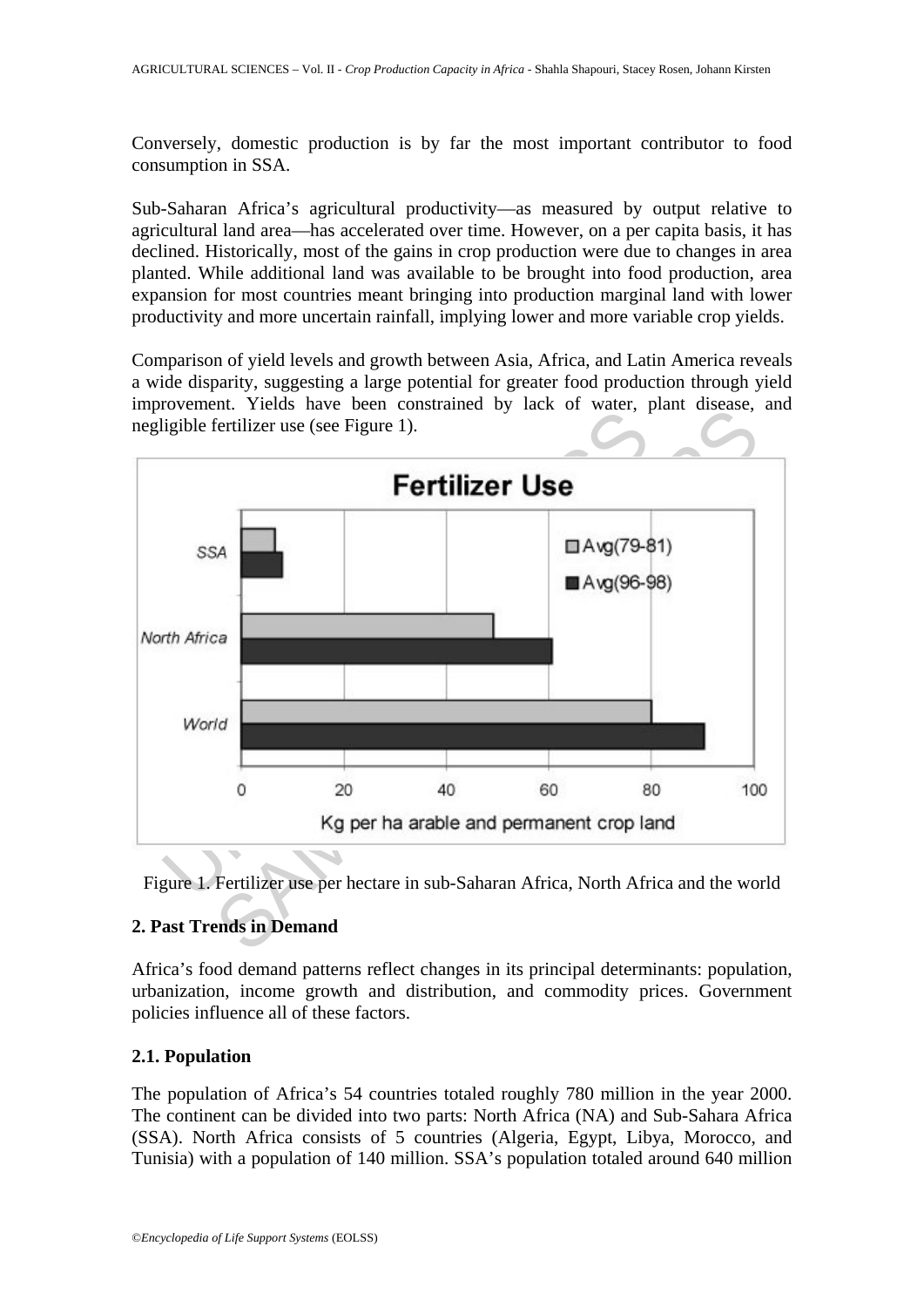in 2000. The continent has the highest population growth rates in the world. The population is young, with about 40% of the people under 15 years of age. Most of the people live in the rural areas, particularly in SSA, but the urbanization growth rate exceeds 4% per year, more than 1 percentage point higher than the population growth rate. The high rate of population and urbanization growth is expected to put pressure on food demand in the next decade.

The high population growth rate in Africa resulted from sharp mortality declines in the 1950s due to improved health services. Rapid population growth occurred in industrial countries between 1890 and 1920, and was supported by strong income growth and improvements in education and health.

Their experience also shows that high population growth, when accompanied by appropriate and adequate investments in agricultural technology and supportive government policies, can have a positive impact on agricultural development. In Africa, however, fertility rates have remained high, incomes have stagnated, and low education levels have persisted.

Now, after a long period of dealing with the burden of growing populations, the continent is facing a decline in population growth rates. The problem, however, is that the decline is not a natural progression of development, but a result of the rapid spread of HIV/AIDS. The disease has major implications for the economies and agricultural sectors of Africa.

represents and angular in experiments in agricultural technological properation in the model and adequate investments in agricultural technologierment policies, can have a positive impact on agricultural develover, fertili Frame and adequate investments in agricultural technology and support<br>
and adequate investments in agricultural technology and support<br>
policies, can have a positive impact on agricultural development. In After<br>
triplity The two most severely affected regions are southern and eastern Africa. In seven countries in southern Africa—Botswana, Lesotho, Namibia, South Africa, Swaziland, Zambia, and Zimbabwe—more than 20% of adults are living with AIDS. In most eastern African countries, the rate of HIV prevalence is more than 10%. In these countries, life expectancy is projected to decline to 30 to 40 years instead of 60 to 70 years (an estimate used prior to the spread of HIV/AIDS).

According to a UN report, about 55% of all HIV infections in Sub-Saharan Africa are among women. Peak HIV prevalence among women occurs at age 25, that is 10 to15 years earlier than for men, thus changing the structure of the population. This also means that the most productive age cohort, 15-45, is dying the fastest from AIDS. This age cohort comprises nearly 50% of the population in highly AIDS affected countries.

HIV prevalence among the relatively educated as well as the high-income urban population is as high or higher than among the low-income and rural groups. In Rwanda, Congo, and Zambia, the level of HIV infection in the highest socioeconomic strata is 2 to 4 times higher than among those in the lowest category.

### **2.2. Income**

Income levels, growth, and distribution also determine patterns of food consumption. Income growth in the region is the lowest in the world and has declined on a per capita basis. Average per capita income for the continent was \$770 in 1980, declining to \$679 in 1997. The average per capita income for the NA countries was more than double the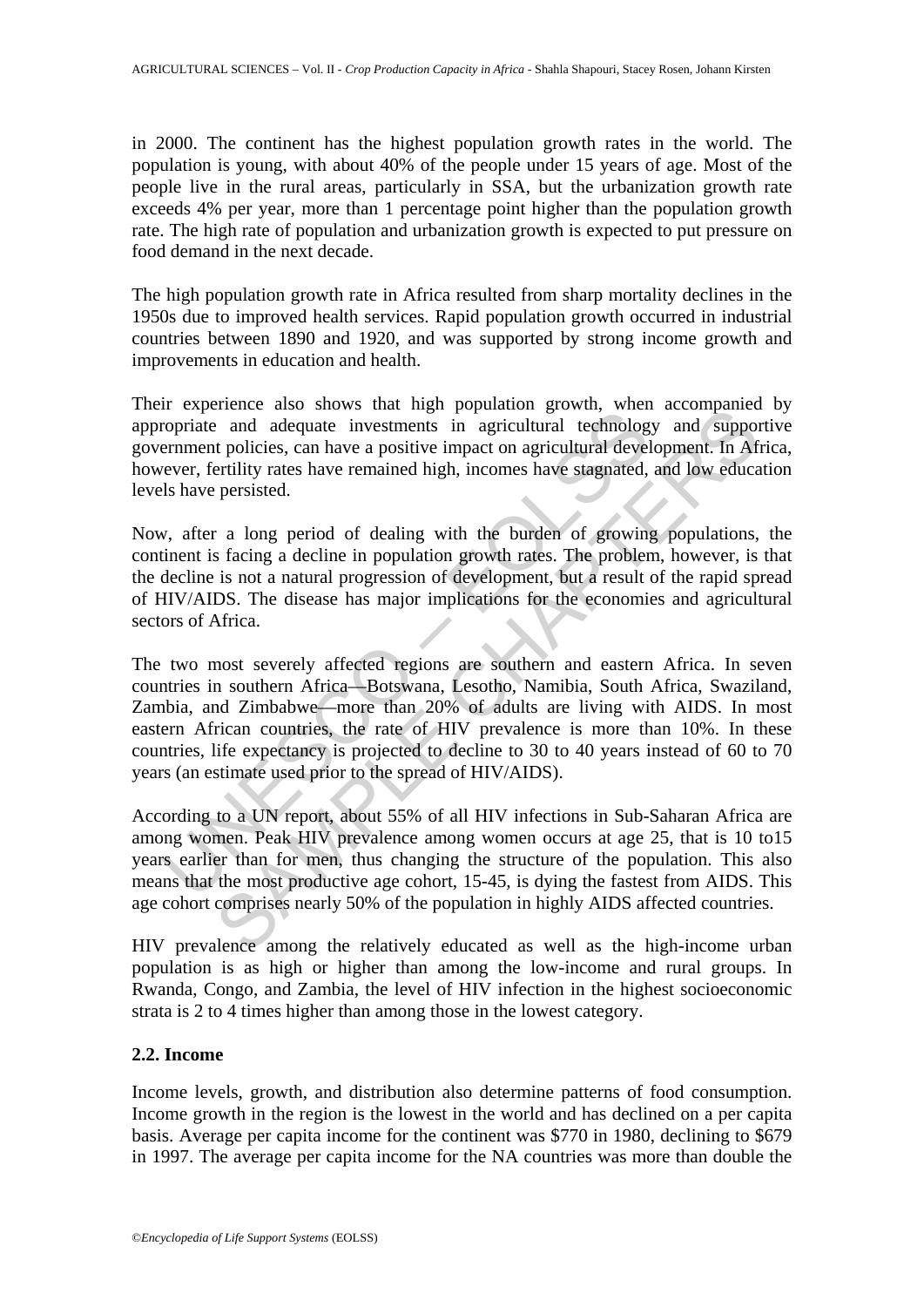average, \$1505 in 1997. In SSA, the average income was \$503 in 1997, and after excluding Nigeria and South Africa, it declines to \$321. Per capita incomes (GNP) range from \$100 in Ethiopia to \$3240 in Botswana (South Africa's per capita income was \$3,160). In 1997, per capita incomes were less than \$500 in 33 countries. Therefore, for a majority of the countries, purchasing power is extremely limited.

Income distribution is skewed with the low-income group having a disproportionately small share of the region's total income. Income distribution data are limited, as is information on consumption patterns by income group. Yet some generalizations can be made: the top 20% of the population in Africa has more than 40% of the income, while the bottom 20% has less than 10%. Given the low income of many African countries, the middle 40% does not constitute a middle income group as in developed countries. In other words, absolute poverty may extend into the middle 40% of the population.

Low and declining incomes and skewed distribution mean that large numbers of people are nutritionally vulnerable. Given the income characteristics, the shift away from grain consumption—the trend in wealthier countries—is not imminent in Africa. For perhaps the poorest 40% of the population, home-produced commodities such as root crops, corn, sorghum, and millet will remain the principal foods consumed.

radicular process, associate process and skewed distribution mean that large nutritionally vulnerable. Given the income characteristics, the shi sumption—the trend in wealthier countries—is not imminent in *P* poorest 40% s, assolute poverty may extend mito the minate 40% of the population.<br>
Eeclining incomes and skewed distribution mean that large numbers of per<br>
non-the trend in wealthier countries—is not imminent in Africa. For pert<br>
140 A recent study shows that under increasingly difficult economic conditions facing African farmers, cassava has become a major source of food for the rapidly growing population. In fact, in 65 and 73% of the villages studied in Nigeria and Ghana, cassava production has expanded, replacing other crops. Cassava is a nutritionally inferior food because of its low protein, vitamin, and mineral content. This type of diet must be supplemented with grains, vegetables, and livestock products in order to avoid higher rates of malnutrition.

In the early 1980s, to compensate for inadequate purchasing power, heavy government intervention and large transfers characterized consumer policies in the African countries. These subsidies, however, benefited mainly the urban consumers, as rural consumers relied mainly on subsistence farming.

In the mid-1980s, as government budget constraints grew in most countries, the level of intervention and support fell. Such a trend reflects the realization that consumer subsidies depress local agricultural production, divert resources from industrial investment, and stimulate imports. Countries have shown varying degrees of success in pursuing these policies. Nevertheless, many governments have been forced to remove or reduce subsidies simply because of budgetary considerations.

## **3. Past Trends in Crop Inputs and Production**

The overall slow income growth in the region translates into limited investment in all sectors including the agricultural sector. This factor, coupled with a limited resource base in parts of the region has impeded agricultural productivity (see Figure 2).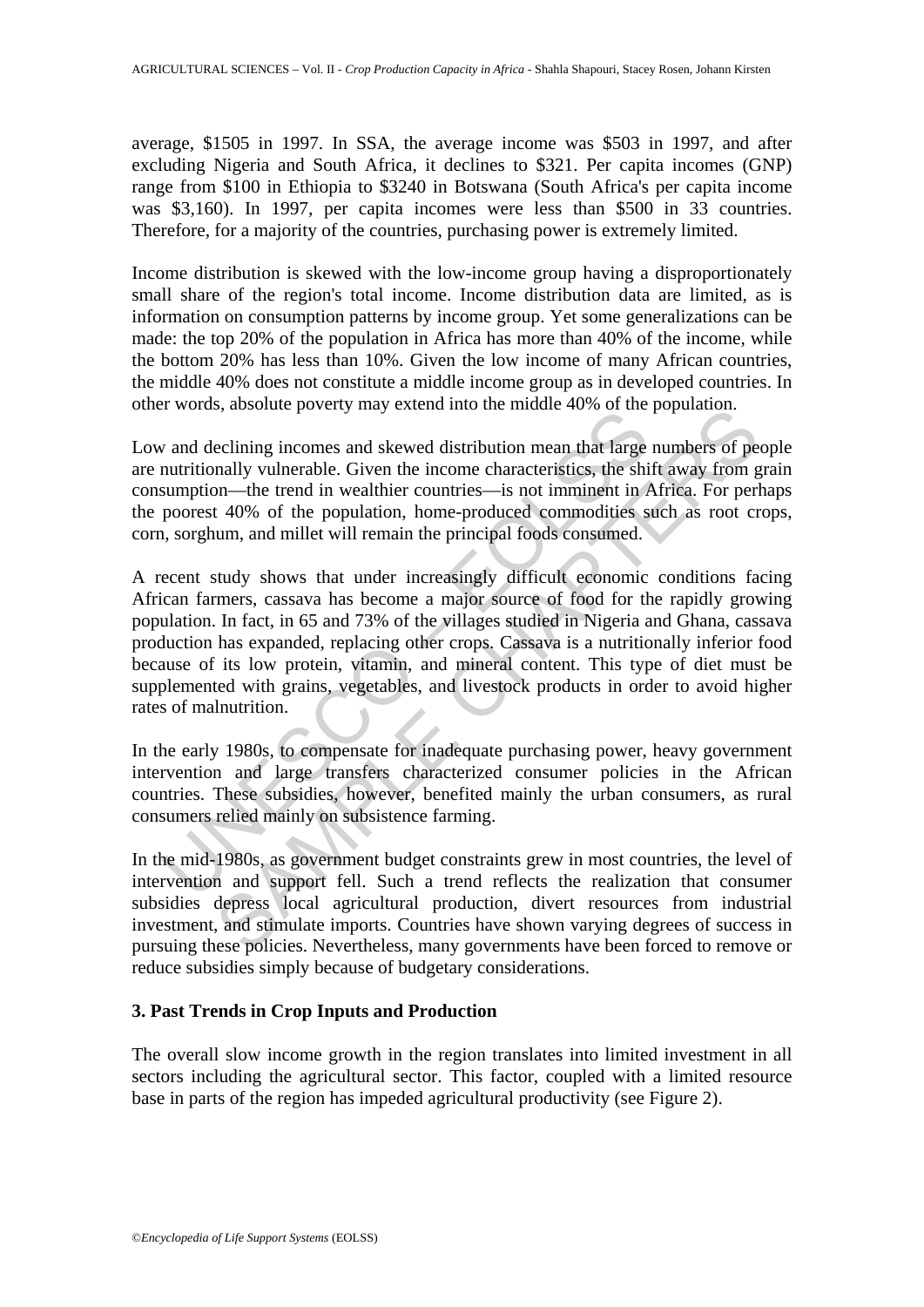



## TO ACCESS ALL THE **15 PAGES** OF THIS CHAPTER, Visit: http://www.eolss.net/Eolss-sampleAllChapter.aspx

#### **Bibliography**

- - -

Brown, M. and Goldin, I., 1992. *The Future of Agriculture: Developing Country Implications. Development Center of the Organization for Economic Cooperation and Development*, Paris, France.

Cleaver, K. and Gotz S., 1994. *Reversing the Spiral: The Population, Agricultural, and Environment Nexus in Sub-Saharan Africa*. The World Bank, Washington DC.

Crosson, P. and Anderson, J.,1992. *Resources and Global Food Prospects: Supply and Demand for Cereals*. World Bank Technical Paper No. 184, Washington DC.

Harold, C., Larson, B. and Scott, L. 1994. "Fertilizer Consumption Remains Low," *International Agricultural and Trade Reports, Africa and Middle East Situation and Outlook Series,* WRS-94-3; United States Department of Agriculture, Economic Research Service, Washington, DC.

Ingram, K. and Frisvold, G. 1994. "Productivity in African Agriculture: Sources of Growth and Stagnation," *International Agricultural and Trade Reports, Africa and Middle East Situation and Outlook Series*. WRS-94-3; United States Department of Agriculture, Economic Research Service, Washington, DC.

Kleynhaus, T. Course manual on rural development, Chapter 2: Physical and Biological Resources, Stellenbosch University, South Africa.

Seckler, D., Gollin, D. and Antoine P., 1991. *Agricultural Potential of "Mid-Africa": A Technological Assessment*. Agricultural Technology in Sub-Saharan Africa. World Bank Discussion Papers 126,